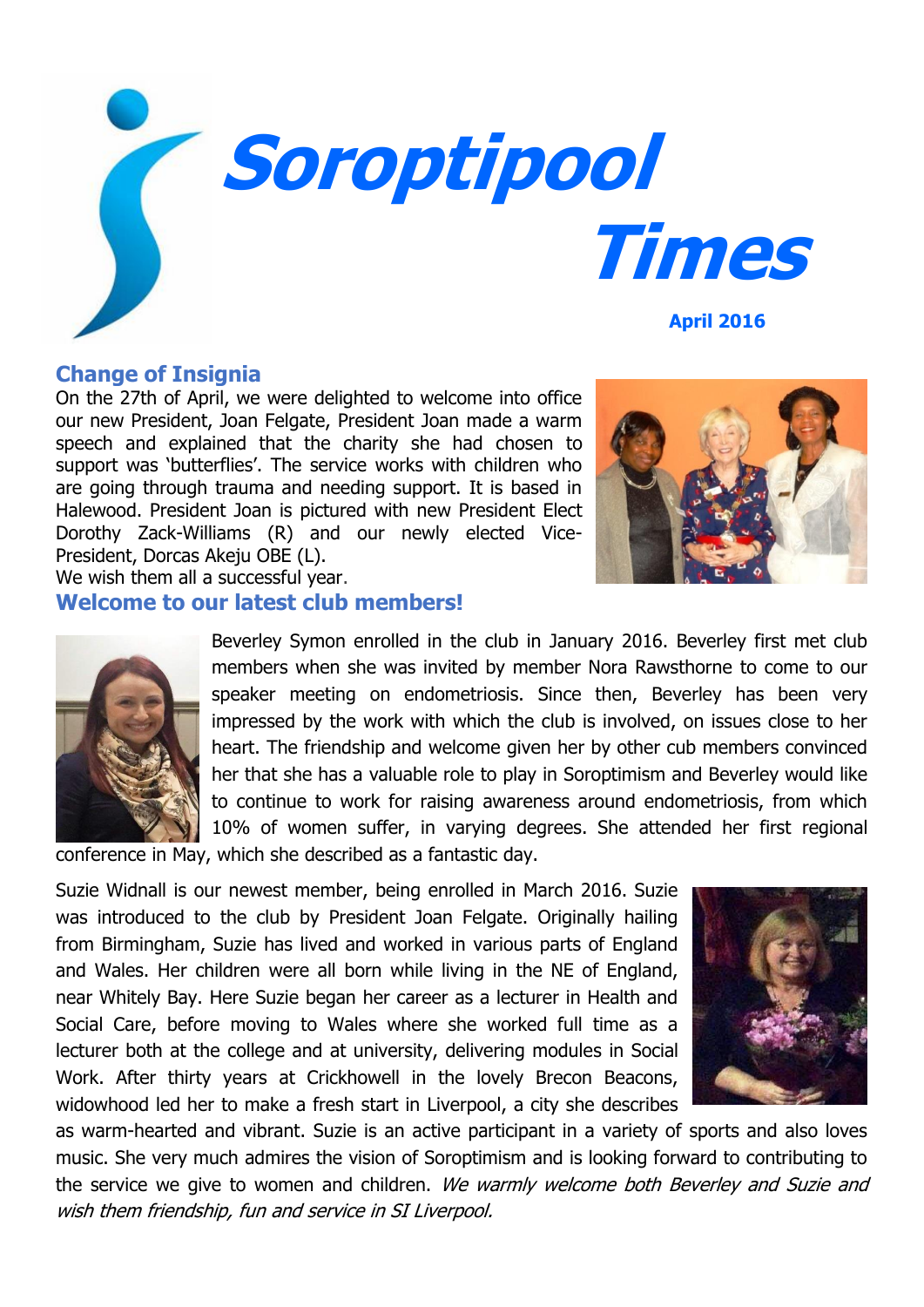### **"STORIES IN STONE"**



In January eighteen members and friends gathered to view the Poppies sculpture at St. George's Hall. The Weeping Window, created by artist Paul Cummins and designer Tom Piper to mark the centenary of the outbreak of World War I, was originally part of the Blood Swept Lands and Seas of Red installation at the Tower of London.

The group then enjoyed a fascinating tour of the statues and monuments in the grounds of the hall.

The guide, Deborah Mulhearn, was very knowledgeable, sharing interesting facts and answering numerous questions. Thank you to Ann Clayton for organising the visit.



## **COFFEE MORNING**



A coffee morning was held in March to raise money for the Breathe Easy Foundation which supports people with asthma and allergies. It was well supported by the members and public. A total of £300 was raised which was presented to Dorcas Akeju OBE (co-founder) by past President Dot Mitchell.



Dorcas thanked all members for the donation which will be used to purchase inhalers.

# **LADIES DAY**



SI Liverpool raised funds for the President's charity, Zoe's place, by holding an alternative Aintree Ladies' Day. This charity provides palliative, respite and end-of-life care to babies and infants aged from birth to five years old suffering from life-limiting or threatening conditions. The impressive sum of £5,000 was raised which was match funded by Barclays Bank. A cheque was sent to Zoe's place and in return they expressed grateful thanks. President elect Dorothy is shown (centre) with Soroptimists from the Wirral.

#### **CLARINS PAMPER NIGHT**

In March, three Clarins beauticians, based in John Lewis's, gave club members demonstrations and tips about the art of make-up and benefits of massage. We all picked up useful facts and tried out samples, had massages, and ordered products. The night was in memory of their colleague Claire Daley who sadly passed away last year from skin cancer. She was 26 years old and a charity, "The Claire Daley Foundation" was set up in her memory. A very enjoyable night was had by all. Thanks to the Clarins team for their work and also for the kind donation of a box of products for the raffle.